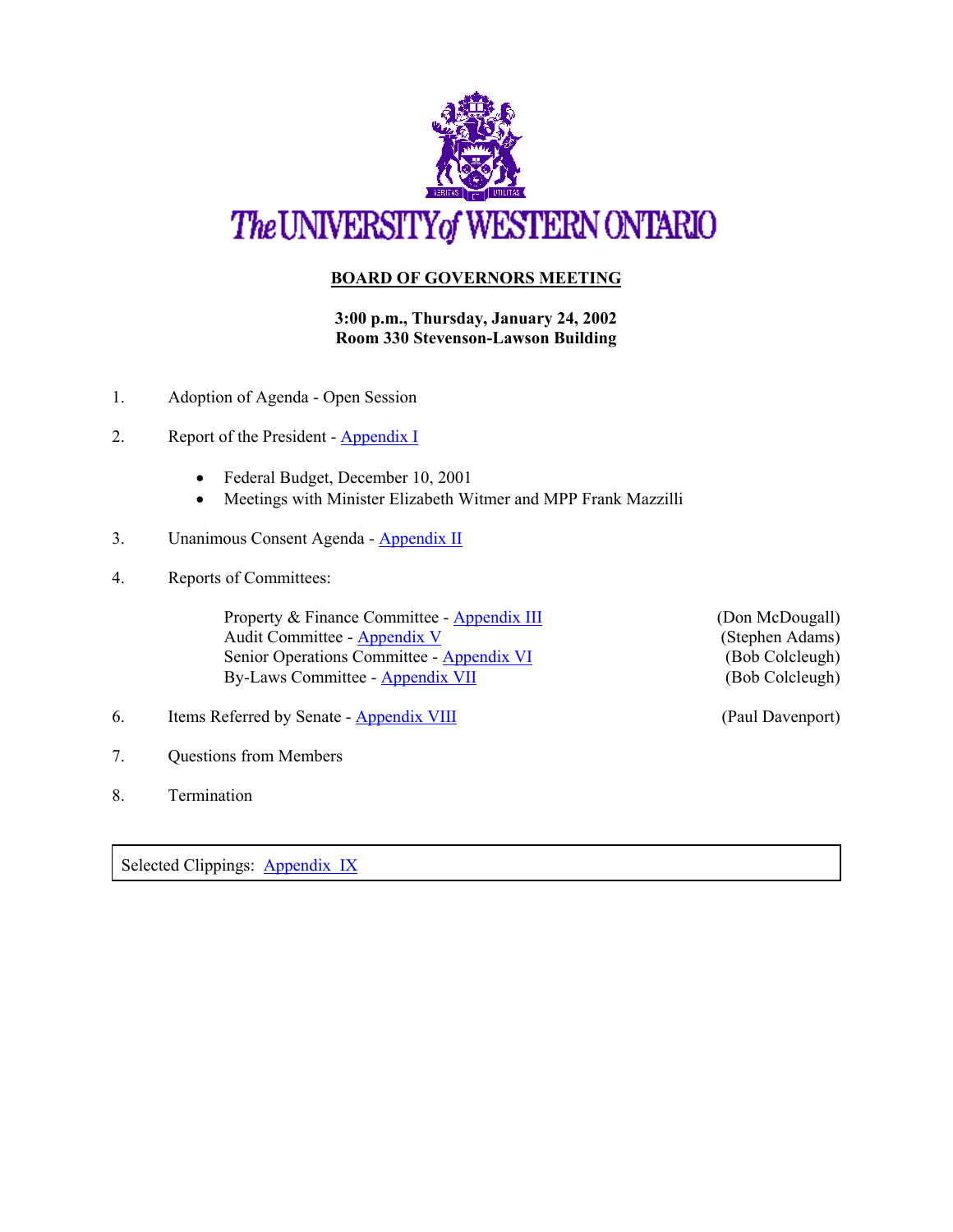## **SUMMARY OF AGENDA ITEMS - January 24, 2002 - OPEN SESSION**

| <b>Report of the President</b>                                                                                                          | <b>INFO</b>        |
|-----------------------------------------------------------------------------------------------------------------------------------------|--------------------|
| <b>Unanimous Consent Agenda</b>                                                                                                         | <b>ACTION</b>      |
| <b>Report of the Property &amp; Finance Committee</b>                                                                                   |                    |
| <b>Revision to the Investment Payout Policy</b>                                                                                         | <b>ACTION</b>      |
| <b>Building Access/Key Policy</b>                                                                                                       | <b>ACTION</b>      |
| <b>Space Allocations to Retirees Policy</b>                                                                                             | <b>ACTION</b>      |
| <b>Nabisco Professorship in Marketing</b>                                                                                               | <b>INFORMATION</b> |
| <b>Traffic and Safety Issues - North Campus Building</b>                                                                                | <b>INFORMATION</b> |
| <b>Award of Contract - Western Road Residence</b>                                                                                       | <b>INFORMATION</b> |
| <b>Quarterly Financial Report (Operating and Ancillary Budgets)</b>                                                                     | <b>INFORMATION</b> |
| <b>Report on Investments</b>                                                                                                            | <b>INFORMATION</b> |
| <b>Scholarships, Awards, Prizes</b>                                                                                                     | <b>INFORMATION</b> |
| <b>Report of the Audit Committee</b>                                                                                                    |                    |
| <b>Canadian Nuclear Safety Commission Audit</b>                                                                                         | <b>INFORMATION</b> |
| <b>Report of the Senior Operations Committee</b>                                                                                        |                    |
| Chairs and Vice-Chairs of Standing Committees of the Board                                                                              | <b>ACTION</b>      |
| Membership of Standing Committees of the Board                                                                                          | <b>ACTION</b>      |
| <b>Employment Equity Policy</b>                                                                                                         | <b>ACTION</b>      |
| <b>Board Members</b>                                                                                                                    | <b>INFORMATION</b> |
| <b>Appointment to Bodies other than Board Standing Committees</b>                                                                       | <b>INFORMATION</b> |
| <b>Report of the By-Laws Committee</b>                                                                                                  |                    |
| Special Resolution No. 1-H - McIntosh Gallery Committee (amendment)                                                                     | <b>ACTION</b>      |
| Special Resolution No. 9 - Election Procedures (amendment)                                                                              | <b>ACTION</b>      |
| Special Resolution No. 3 - Banking (amendment)                                                                                          | <b>INFORMATION</b> |
| <b>Items Referred by the Senate</b>                                                                                                     |                    |
| Procedures for Casual Academic Appointments of Faculty at The<br>University of Western Ontario (amendment)                              | <b>ACTION</b>      |
| Appointment Procedures for Senior Academic and Administrative Officers<br>of the University - Vice-Provost (Policy, Planning & Faculty) | <b>ACTION</b>      |
| <b>Faculty of Engineering Science Name Change</b>                                                                                       | <b>ACTION</b>      |
| Department of Anaesthesia Name Change                                                                                                   | <b>ACTION</b>      |
| <b>ADF New Research and Scholarly Initiative Awards</b>                                                                                 | <b>INFORMATION</b> |